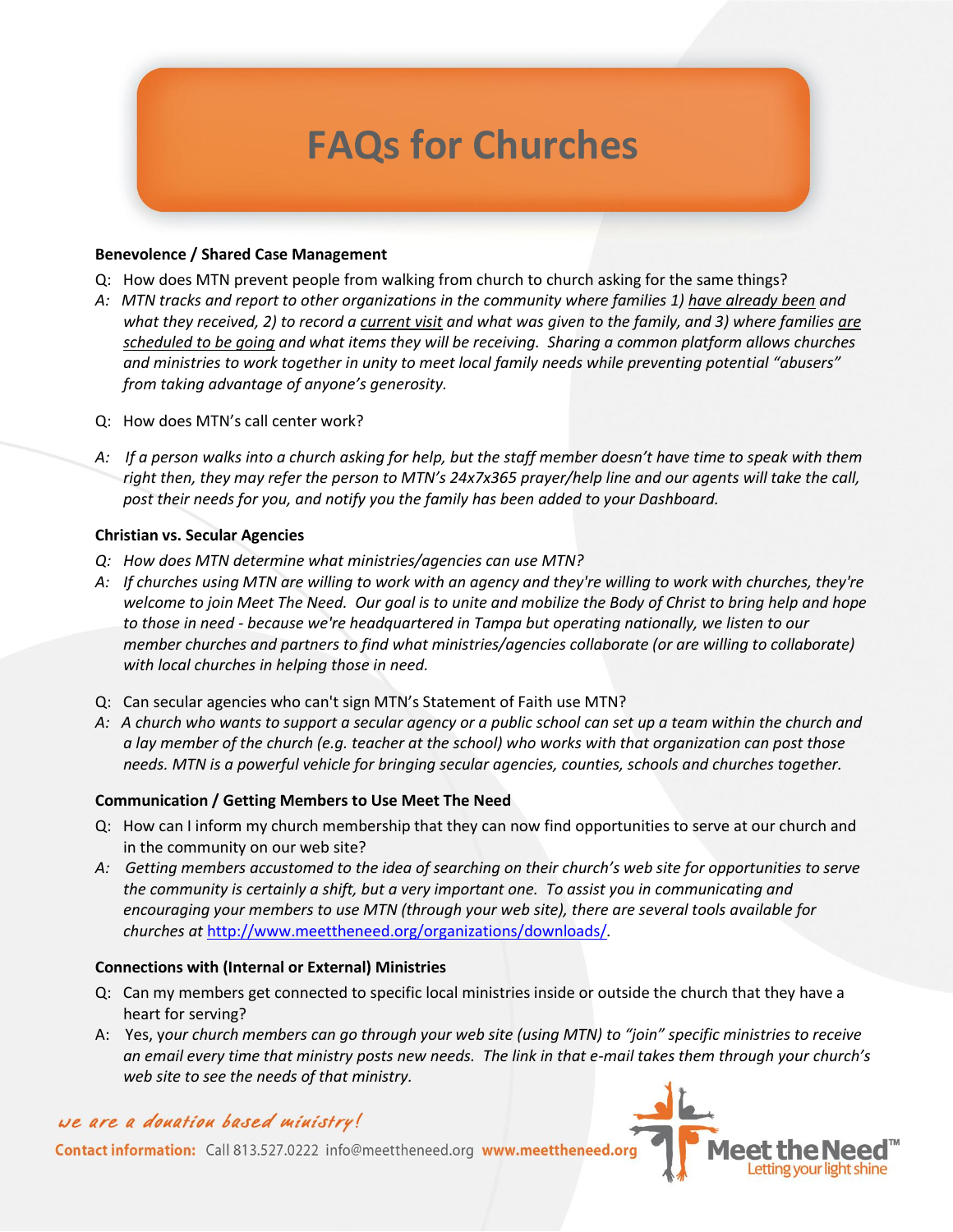# **FAQs for Churches (continued)**

### **Control**

- Q: Can our church control what needs that show up on our web site?
- *A: Yes, you have complete control over what internal or community needs are visible on your church's web site. For instance, you may be working with one food bank and not another so you can click a button to select to hide the needs of the 2nd food bank. Or you may only want to show the needs of your members, or of an event your church is running, or an upcoming missions trip. MTN will provide you with customized buttons to put on your web site showing only the needs you want to show your membership.*
- Q: Can our church limit who else (inside or outside our church) can see needs posted by our church?
- *A: Yes, your church (or ministry leaders within the church) can post needs so that they're seen only by your members (private), only on your web site (semi-private), or outside of your church (public).*

# **Cost**

- Q: What is MTN going to cost us?
- *A: There are no required fees. As a 501(c)3 not-for-profit organization whose mission is to see the Body of Christ do more to serve families in need in their communities, MTN offers you this state-of-the-art solution at no charge. However, we accept voluntary donations from churches, ministries and individuals to help cover our costs of providing this valuable service to you and other ministries and churches.*

#### **Differentiators**

- Q: How is Meet the Need<sup>TM</sup> (MTN) different than other "volunteering" or "clearinghouse" web sites?
- A: *Meet The Need is the ONLY system in existence today that unites and mobilizes the Body of Christ to serve by EMPOWERING EACH INDIVIDUAL CHURCH AND MINISTRY WITH A COMPLETELY CONTROLLABLE, PRIVATE-LABELED, YET SHARED PLATFORM. No one else offers your church a way to communicate and manage volunteers, in-kind donations, families, events, partnerships, missionaries/missions trips and charity drives.*

#### **Ease of Use**

- Q: What if many of our members and staff aren't "tech savvy"?
- *A: MTN has been designed to be very user friendly because many members, churches and ministries have little technical proficiency. For volunteers, MTN is similar to shopping on Amazon.com. If they can check email or have ever bought anything online, they can use MTN. And all administrative functions within MTN are designed to be 1 click – for example, posting recurring needs for volunteers for a ministry for the entire summer can take less than 2 minutes.*

#### **Efficiency**

- Q: How does MTN save churches time and money?
- *A: There are tremendous inefficiencies today in how churches currently communicate volunteer, resource, events, missions and family needs to members and how members connect with those opportunities. MTN*

# we are a douation based ministry!

Contact information: Call 813.527.0222 info@meettheneed.org www.meettheneed.org

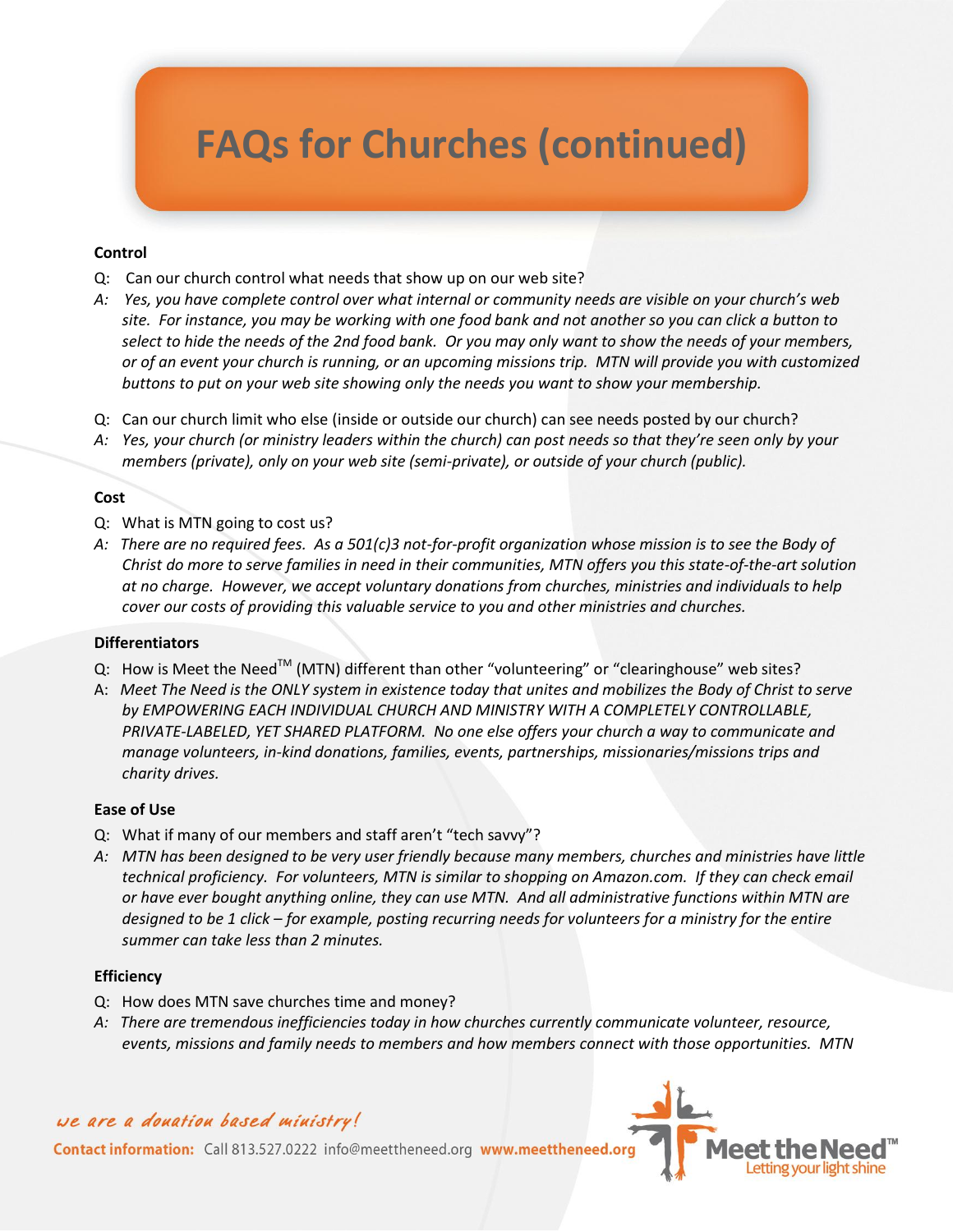# **FAQs for Churches (continued)**

*automates all of the local mission processes that were formerly done by pen, paper, phone, and e-mail. With MTN, church staff could expend very little effort yet be able to dramatically increase the church's impact in the community. Showing needs, taking sign ups, changes/updates, cancellations, reminders, etc. are all handled automatically.*

# **Facebook**

- Q: Does MTN work with (or through) Facebook?
- *A: Yes. A church can show any types of needs it wants to show on its Facebook page in addition to showing them on its web site (or in lieu of the web site if they don't have their own site).*

# **Internal Volunteer Management**

- Q: How does the internal volunteer management system work (e.g. ushers, greeters, child care ministry)?
- *A: For example, the Ushers Team leader posts needs (through the church's web site) for 10 ushers for the next 10 Sunday services. The system sends an automated e-mail to all Ushers Team members taking them through the church's web site to view and register for the current needs for ushers. The Ushers Team leaders can then see how many slots are still open for each service and all contact info for those who have signed up for this Sunday, next Sunday, etc., as well as all cancellations, testimonials, etc.*

### **Liability Protection**

- Q: How does MTN protect churches from liability?
- *A: Many churches today do outreach without any form of protection from liability in case of an accident. MTN requires every member of the church who wants to meet a need to sign a Terms of Use indemnifying the church, any local ministry that's involved and MTN from liability should anything go wrong during a service activity.*

#### **Privacy**

- Q: What information is collected about our church's members and who can see that data?
- *A: MTN collects minimal information about your members (only name, city, state, zip, phone number and email address). Your member data can only be seen by Key Contacts at your church (on your Organizational Dashboard). If your member volunteers to help a local ministry, the Key Contact at that ministry can only see that person's name, phone number, email address. All data collected is used ONLY to run MTN.*

# **Private-Labeling**

- Q: Why is MTN "behind the scenes"/private labeled?
- *A: Churches have pastors, buildings, programs and people to help lead others to Christ MTN doesn't. So MTN empowers the church and lets everyone see your heart for serving others – not ours. Therefore, your members, visitors and the community see your church's brand and not "MTN's".*

# we are a donation based ministry!